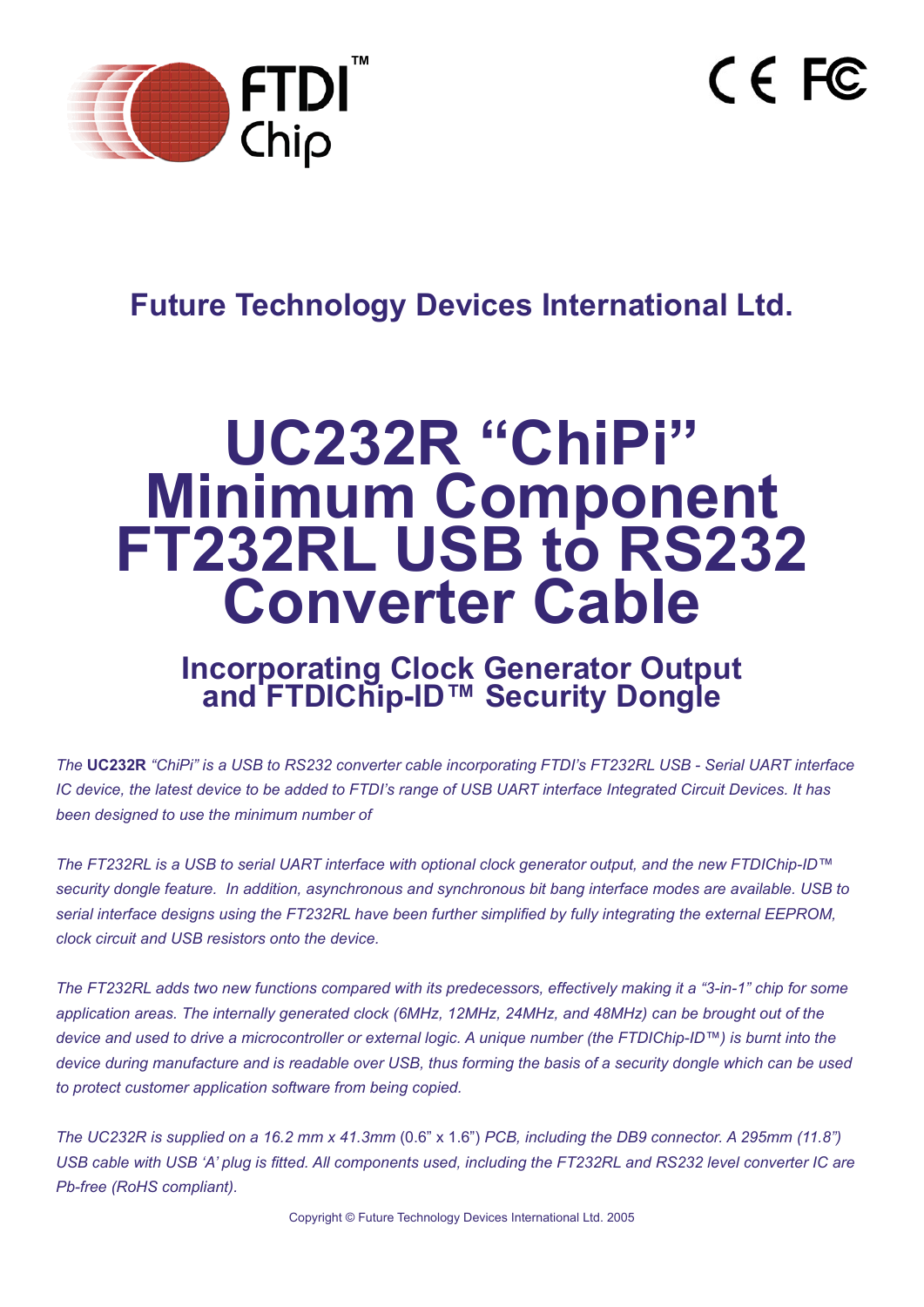#### **1.1 Hardware Features**

- UC232R Converter Cable provides USB to RS232 (DB9) interface.
- FCC and CE Class B Approval
- Full design files available from [FTDI website.](http://www.ftdichip.com)
- FT232RL provides single chip USB to asynchronous serial data transfer interface.
- Entire USB protocol handled on the FT232RL chip - No USB-specific firmware programming required.
- UART interface support for 7 or 8 data bits, 1 or 2 stop bits and odd / even / mark / space / no parity.
- Fully assisted hardware or X-On / X-Off software handshaking.
- Data transfer rates from 300 baud to 250 kilobaud at RS232 levels.
- FTDI's royalty-free VCP and D2XX drivers eliminate the requirement for USB driver development in most cases.
- In-built support for event characters and line break condition.
- New USB FTDIChip-ID™ feature.
- FIFO receive and transmit buffers for high data throughput.
- Adjustable receive buffer timeout.
- Integrated 1024 bit internal EEPROM for storing USB VID, PID, serial number and product description strings.

#### **1.2 Driver Support**

## **Royalty-Free VIRTUAL COM PORT**

- **(VCP) DRIVERS for...**
- Windows 98, 98SE, ME, 2000, Server 2003, XP.
- Windows Vista / Longhorn\*
- Windows XP 64-bit.\*
- Windows XP Embedded.
- Windows CE.NET 4.2 & 5.0
- MAC OS 8 / 9, OS-X
- Linux 2.4 and greater
- Device supplied preprogrammed with unique USB serial number.
- Support for USB suspend and resume.
- Converter cable supply voltage comes from VCC - no external supply required.
- FT232RL has integrated USB resistors.
- Integrated power-on-reset circuit in FT232RL IC device.
- Fully integrated clock in FT232RL no external crystal, oscillator, or resonator required.
- FT232RL has fully integrated AVCC supply filtering - No separate AVCC pin and no external R-C filter required.
- USB bulk transfer mode.
- Low operating and USB suspend current.
- Low USB bandwidth consumption.
- UHCI / OHCI / EHCI host controller compatible
- USB 2.0 Full Speed compatible.
- -40°C to 85°C extended operating temperature range.
- Supplied on 16.2 mm x 41.3mm (0.6" x 1.6") 61.0mm x 32.0mm (2.40" x 1.26") PCB, including DB9 RS232 connector.
- Connect to a PC via standard USB 'A' plug on 30cm USB cable.
- **Royalty-Free D2XX** *Direct* **Drivers (USB Drivers + DLL S/W Interface)**
- Windows 98, 98SE, ME, 2000, Server 2003, XP.
- Windows Vista / Longhorn\*
- Windows XP 64-bit.<sup>\*</sup>
- Windows XP Embedded.
- Windows CE.NET 4.2 & 5.0
- Linux 2.4 and greater

The drivers listed above are all available to download for free from the [FTDI website.](http://www.ftdichip.com) Various 3rd Party Drivers are also available for various other operating systems - see the [FTDI website](http://www.ftdichip.com) for details.

\* Currently Under Development. Contact FTDI for availability.



### **1.3 Typical Applications**

- USB to RS232 Converter
- Upgrading Legacy Peripherals to USB
- USB Audio and Low Bandwidth Video data transfer
- PDA to USB data transfer
- USB Smart Card Readers
- USB Instrumentation
- USB Industrial Control
- USB MP3 Player Interface

UC232R "ChiPi" Minimum Component FT232RL USB to RS232 Converter Cable Datasheet Version 0.90 © Future Technology Devices International Ltd. 2005

- USB FLASH Card Reader / Writers
- Set Top Box PC USB interface
- USB Digital Camera Interface
- USB Hardware Modems
- USB Wireless Modems
- USB Bar Code Readers
- USB Software / Hardware Encryption Dongles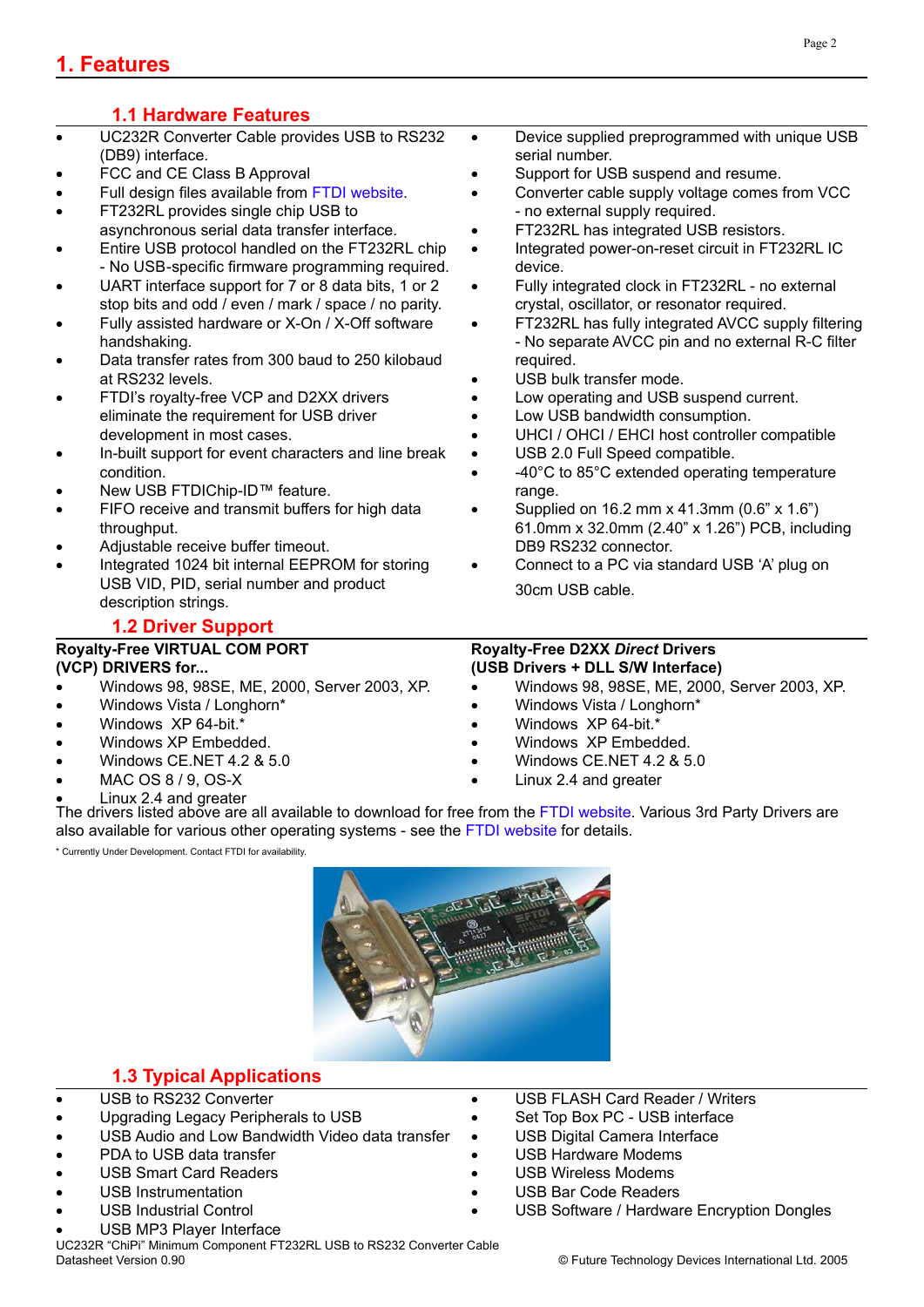#### **2.1 FT232R Key Features**

This section summarises the key features and enhancements of the FT232R IC device which is used on the UC232R "ChiPi" USB to RS232 converter cable. For further details, consult the FT232R datasheet, which is available from the [FTDI website.](http://www.ftdichip.com)

**Integrated Clock Circuit -** Previous generations of FTDI's USB UART devices required an external crystal or ceramic resonator. The clock circuit has now been integrated onto the device meaning that no crystal or ceramic resonator is required. However, if required, an external 12MHz crystal can be used as the clock source.

**Integrated EEPROM -** Previous generations of FTDI's USB UART devices required an external EEPROM if the device were to use USB Vendor ID (VID), Product ID (PID), serial number and product description strings other than the default values in the device itself. This external EEPROM has now been integrated onto the FT232R chip meaning that all designs have the option to change the product description strings. A user area of the internal EEPROM is available for storing additional data. The internal EEPROM is programmable in circuit, over USB without any additional voltage requirement.

**Preprogrammed EEPROM -** The FT232R is supplied with its internal EEPROM preprogrammed with a serial number which is unique to each individual device. This, in most cases, will remove the need to program the device EEPROM.

**Integrated USB Resistors -** Previous generations of FTDI's USB UART devices required two external series resistors on the USBDP and USBDM lines, and a 1.5 kΩ pull up resistor on USBDP. These three resistors have now been integrated onto the device.

**Integrated AVCC Filtering -** Previous generations of FTDI's USB UART devices had a separate AVCC pin - the supply to the internal PLL. This pin required an external R-C filter. The separate AVCC pin is now connected internally to VCC, and the filter has now been integrated onto the chip.

**Less External Components -** Integration of the crystal, EEPROM, USB resistors, and AVCC filter will substantially reduce the bill of materials cost for USB interface designs using the FT232R compared to its FT232BM predecessor.

**Configurable CBUS I/O Pin Options -** There are now 5 configurable Control Bus (CBUS) lines. Options are **TXDEN** - transmit enable for RS485 designs, **PWREN#** - Power control for high power, bus powered designs, **TXLED#** - for pulsing an LED upon transmission of data, **RXLED#** - for pulsing an LED upon receiving data, **TX&RXLED#** - which will pulse an LED upon transmission OR reception of data, **SLEEP#** - indicates that the device going into USB suspend mode, **CLK48 / CLK24 / CLK12 / CLK6** - 48MHz, 24MHz,12MHz, and 6MHz clock output signal options. There is also the option to bring out bit bang mode read and write strobes (see below). The CBUS lines can be configured with any one of these output options by setting bits in the internal EEPROM. The device is supplied with the most commonly used pin definitions preprogrammed - see Section 8 for details.

**Enhanced Asynchronous Bit Bang Mode with RD# and WR# Strobes -** The FT232R supports FTDI's BM chip bit bang mode. In bit bang mode, the eight UART lines can be switched from the regular interface mode to an 8-bit general purpose I/O port. Data packets can be sent to the device and they will be sequentially sent to the interface at a rate controlled by an internal timer (equivalent to the baud rate prescaler). With the FT232R device this mode has been enhanced so that the internal RD# and WR# strobes are now brought out of the device which can be used to allow external logic to be clocked by accesses to the bit bang I/O bus. This option will be described more fully in a separate application note.

**Synchronous Bit Bang Mode -** Synchronous bit bang mode differs from asynchronous bit bang mode in that the interface pins are only read when the device is written to. Thus making it easier for the controlling program to measure the response to an output stimulus as the data returned is synchronous to the output data. The feature was previously seen in FTDI's FT2232C device. This option will be described more fully in a separate application note.

**CBUS Bit Bang Mode -** This mode allows four of the CBUS pins to be individually configured as GPIO pins, similar to Asynchronous bit bang mode. It is possible to use this mode while the UART interface is being used, thus providing up to four general purpose I/O pins which are available during normal operation. An application note describing this feature is available separately from the [FTDI website](http://www.ftdichip.com).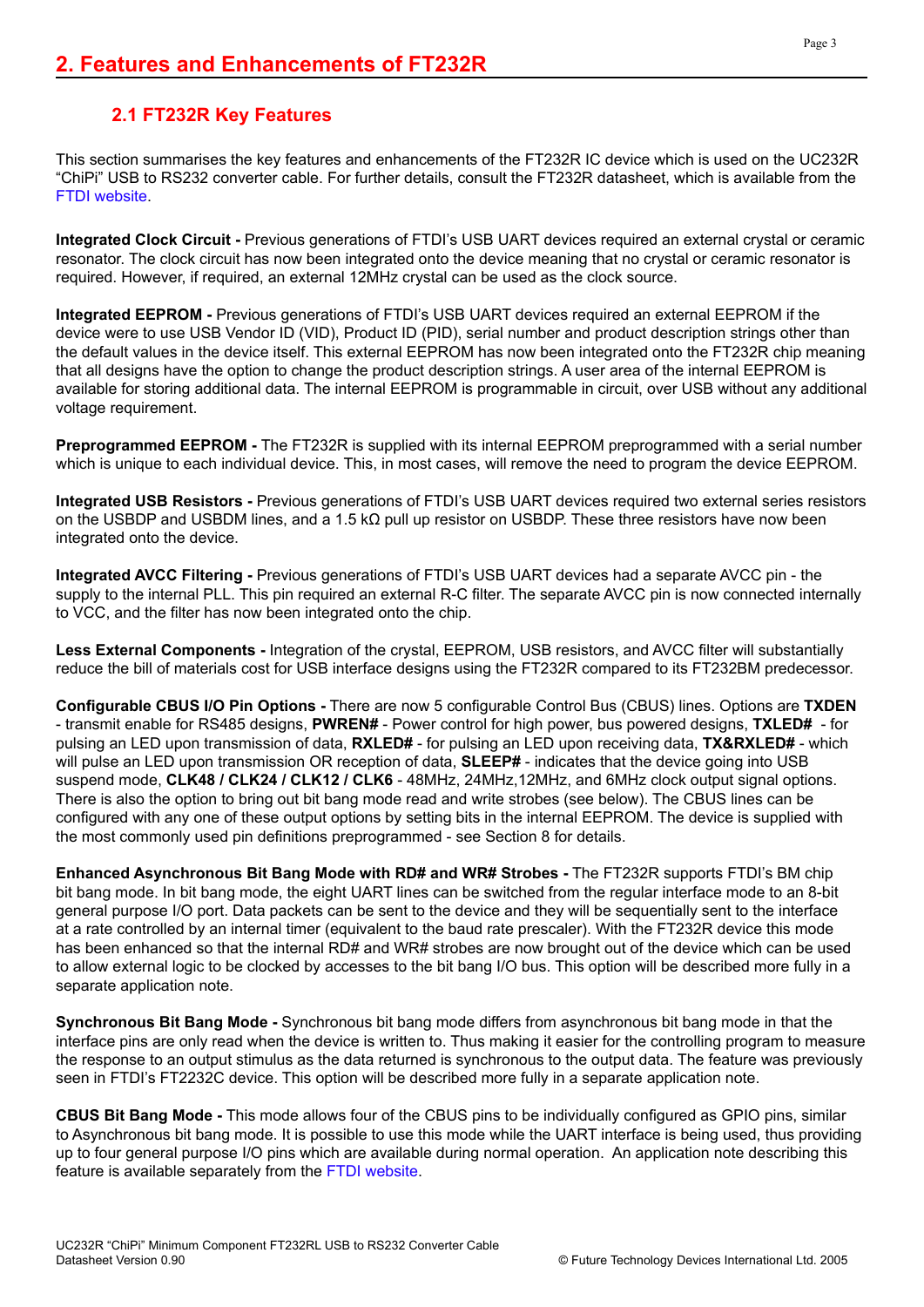**Lower Supply Voltage -** Previous generations of the chip required 5V supply on the VCC pin. The FT232R will work with a Vcc supply in the range 3.3V - 5.25V. Bus powered designs would still take their supply from the 5V on the USB bus, but for self powered designs where only 3.3V is available and there is no 5V supply there is no longer any need for an additional external regulator.

**Integrated Level Converter on UART Interface and Control Signals** - VCCIO pin supply can be from 1.8V to 5V. Connecting the VCCIO pin to 1.8V, 2.8V, or 3.3V allows the device to directly interface to 1.8V, 2.8V or 3.3V and other logic families without the need for external level converter I.C. devices.

**5V / 3.3V / 2.8V / 1.8V Logic Interface -** The FT232R provides *true* CMOS Drive Outputs and TTL level Inputs.

**Integrated Power-On-Reset (POR) Circuit-** The device incorporates an internal POR function. A RESET# pin is available in order to allow external logic to reset the FT232R where required. However, for many applications the RESET# pin can be left unconnected, or pulled up to VCCIO.

**Lower Operating and Suspend Current -** The device operating supply current has been further reduced to 15mA, and the suspend current has been reduced to around 70μA. This allows greater margin for peripheral designs to meet the USB suspend current limit of 500μA.

**Low USB Bandwidth Consumption -** The operation of the USB interface to the FT232R has been designed to use as little as possible of the total USB bandwidth available from the USB host controller.

**High Output Drive Option -** The UART interface and CBUS I/O pins can be made to drive out at three times the standard signal drive level thus allowing multiple devices to be driven, or devices that require a greater signal drive strength to be interfaced to the FT232R. This option is enabled in the internal EEPROM.

**Power Management Control for USB Bus Powered, High Current Designs-** The PWREN# signal can be used to directly drive a transistor or P-Channel MOSFET in applications where power switching of external circuitry is required. An option in the internal EEPROM makes the device gently pull down on its UART interface lines when the power is shut off (PWREN# is high). In this mode any residual voltage on external circuitry is bled to GND when power is removed, thus ensuring that external circuitry controlled by PWREN# resets reliably when power is restored.

**UART Pin Signal Inversion -** The sense of each of the eight UART signals can be individually inverted by setting options in the internal EEPROM. Thus, CTS# (active low) can be changed to CTS (active high), or TXD can be changed to TXD#.

**FTDIChip-ID™ -** Each FT232R is assigned a unique number which is burnt into the device at manufacture. This ID number cannot be reprogrammed by product manufacturers or end-users. This allows the possibility of using FT232R based dongles for software licensing. Further to this, a renewable license scheme can be implemented based on the FTDIChip-ID™ number when encrypted with other information. This encrypted number can be stored in the user area of the FT232R internal EEPROM, and can be decrypted, then compared with the protected FTDIChip-ID™ to verify that a license is valid. Web based applications can be used to maintain product licensing this way. An application note describing this feature is available separately from the [FTDI website](http://www.ftdichip.com).

**Improved EMI Performance -** The reduced operating current and improved on-chip VCC decoupling significantly improves the ease of PCB design requirements in order to meet FCC, CE and other EMI related specifications.

**Programmable Receive Buffer Timeout -** The receive buffer timeout is used to flush remaining data from the receive buffer. This time defaults to 16ms, but is programmable over USB in 1ms increments from 1ms to 255ms, thus allowing the device to be optimised for protocols that require fast response times from short data packets.

**Baud Rates -** The FT232R supports all standard baud rates and non-standard baud rates from 300 Baud up to 3 Megabaud. Achievable non-standard baud rates are calculated as follows -

Baud Rate = 3000000 / (n + *x*)

where n can be any integer between 2 and 16,384 ( =  $2^{14}$  ) and x can be a sub-integer of the value 0, 0.125, 0.25, 0.375, 0.5, 0.625, 0.75, or 0.875. When n = 1, *x* = 0, i.e. baud rate divisors with values between 1 and 2 are not possible.

This gives achievable baud rates in the range 183.1 baud to 3,000,000 baud. When a non-standard baud rate is required simply pass the required baud rate value to the driver as normal, and the FTDI driver will calculate the required divisor, and set the baud rate. See FTDI application note AN232B-05 for more details.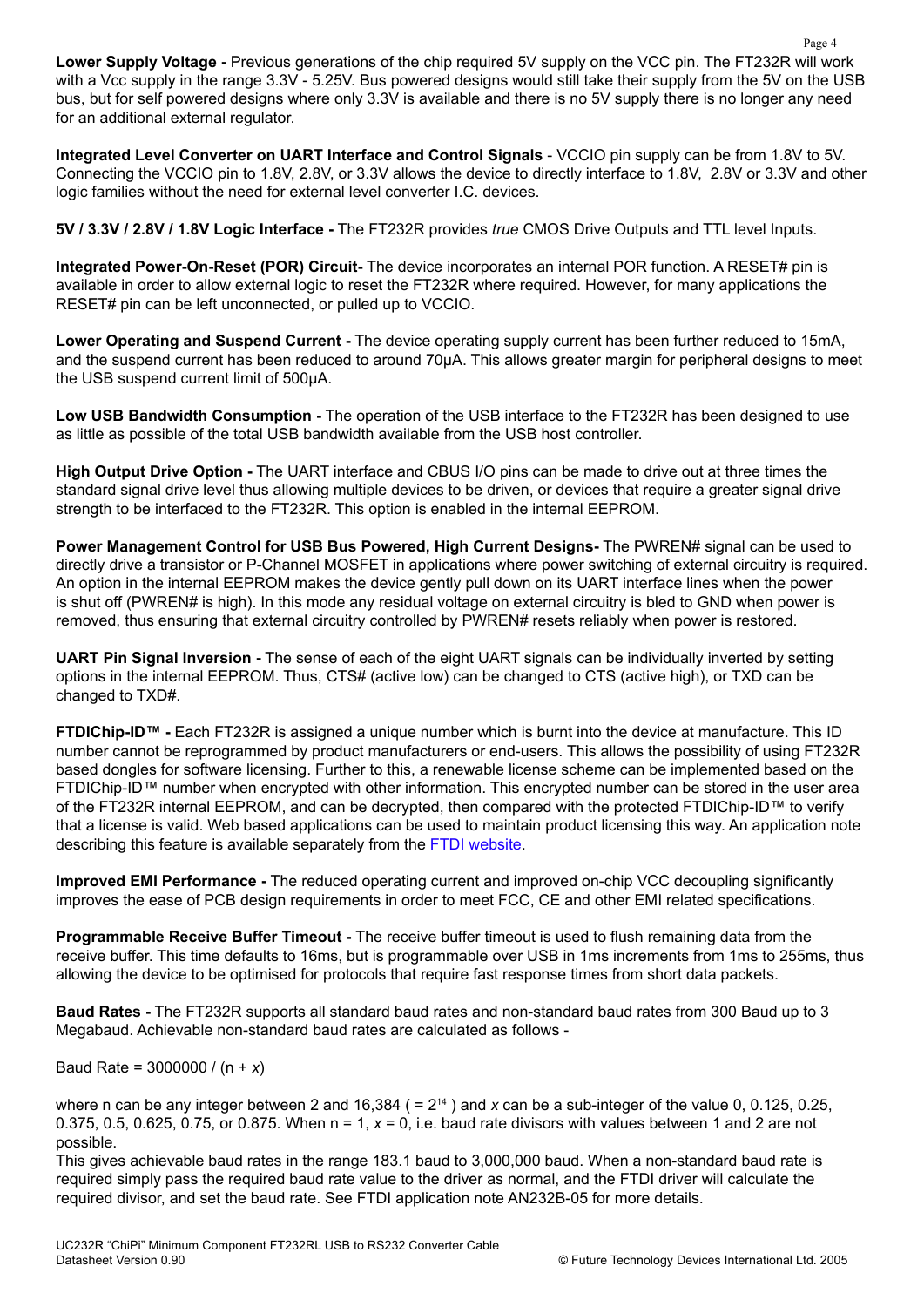**Extended Operating Temperature Range** - The FT232R operates over an extended temperature range of -40º to +85º C thus allowing the device to be used in automotive and industrial applications.

**New Package Options** - The FT232R is available in two packages - a compact 28 pin SSOP ( FT232RL) and an ultra-compact 5mm x 5mm pinless QFN-32 package ( FT232RQ). Both packages are lead ( Pb ) free, and use a 'green' compound. Both packages are fully compliant with European Union directive 2002/95/EC. The MM232R module uses a FT232RQ device in its design.



Figure 1 - The UC232R "ChiPi" USB to RS232 Converter Cable.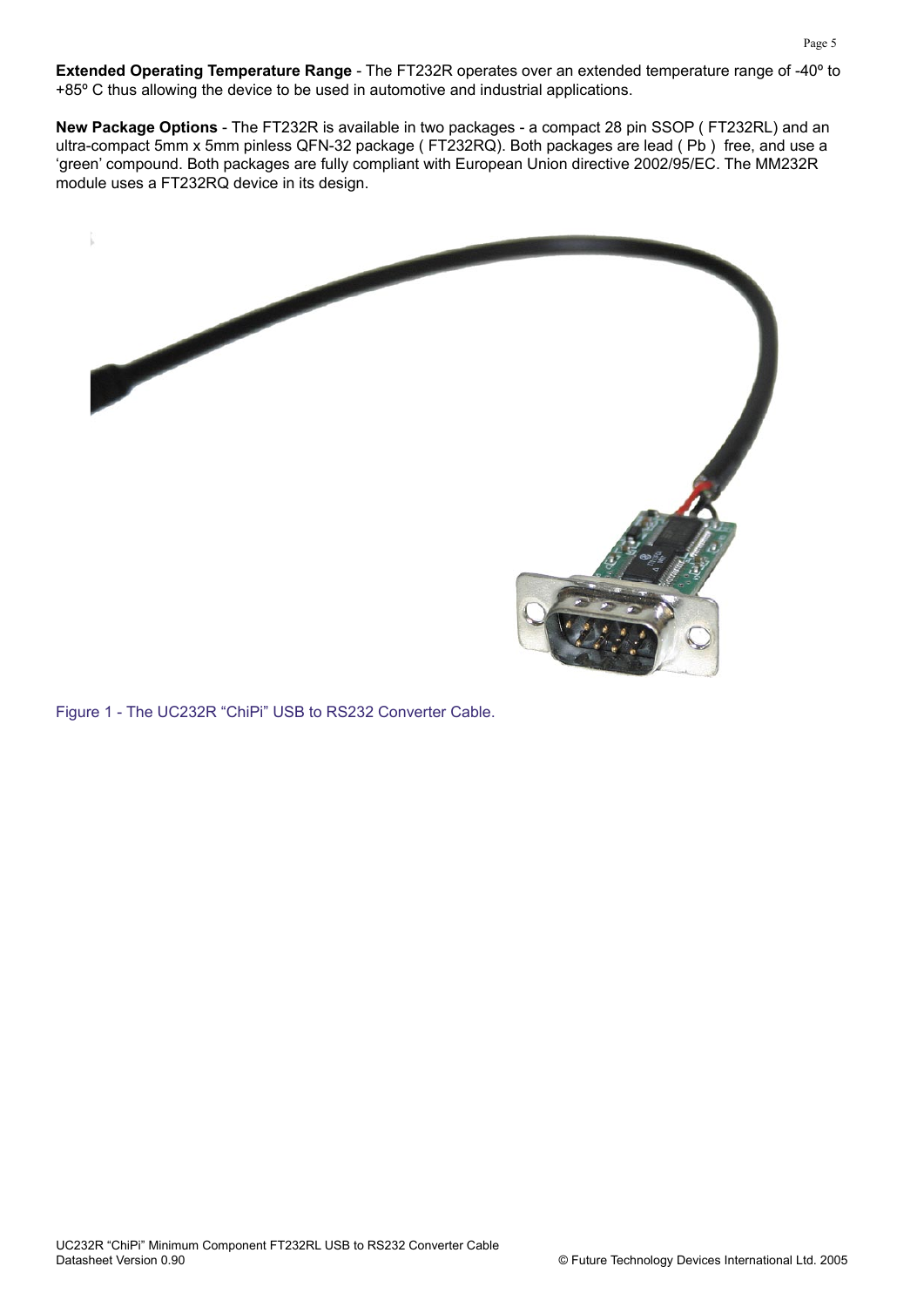

#### Figure 2 - UC232R RS232 (DB9) Pin Out

#### **3.2 RS232 Signal Descriptions**

| DB9 pin No. | <b>Name</b>   | <b>Type</b> | <b>Description</b>                                                                                                                                                            |  |
|-------------|---------------|-------------|-------------------------------------------------------------------------------------------------------------------------------------------------------------------------------|--|
|             | <b>DCD</b>    | Input       | Data Carrier Detect control input                                                                                                                                             |  |
|             | <b>RXDATA</b> | Input       | Receive Asynchronous Data input.                                                                                                                                              |  |
| 3           | <b>TXDATA</b> | Output      | Transmit Asynchronous Data output.                                                                                                                                            |  |
|             | <b>DTR</b>    | Output      | Data Terminal Ready control output / Handshake signal                                                                                                                         |  |
| 5           | <b>GND</b>    | <b>GND</b>  | Device groud supply pin.                                                                                                                                                      |  |
| 6           | <b>DSR</b>    | Input       | Data Set Ready control input / Handshake signal                                                                                                                               |  |
|             | <b>RTS</b>    | Output      | Request To Send Control Output / Handshake signal.                                                                                                                            |  |
| 8           | <b>CTS</b>    | Input       | Clear to Send Control input / Handshake signal.                                                                                                                               |  |
| 9           | <b>RI</b>     | Input       | Ring Indicator control input. When remote wakeup is enabled in the FT232RL's internal<br>EEPROM taking RI# low can be used to resume the PC USB host controller from suspend. |  |

#### Table 1 - RS232 Signals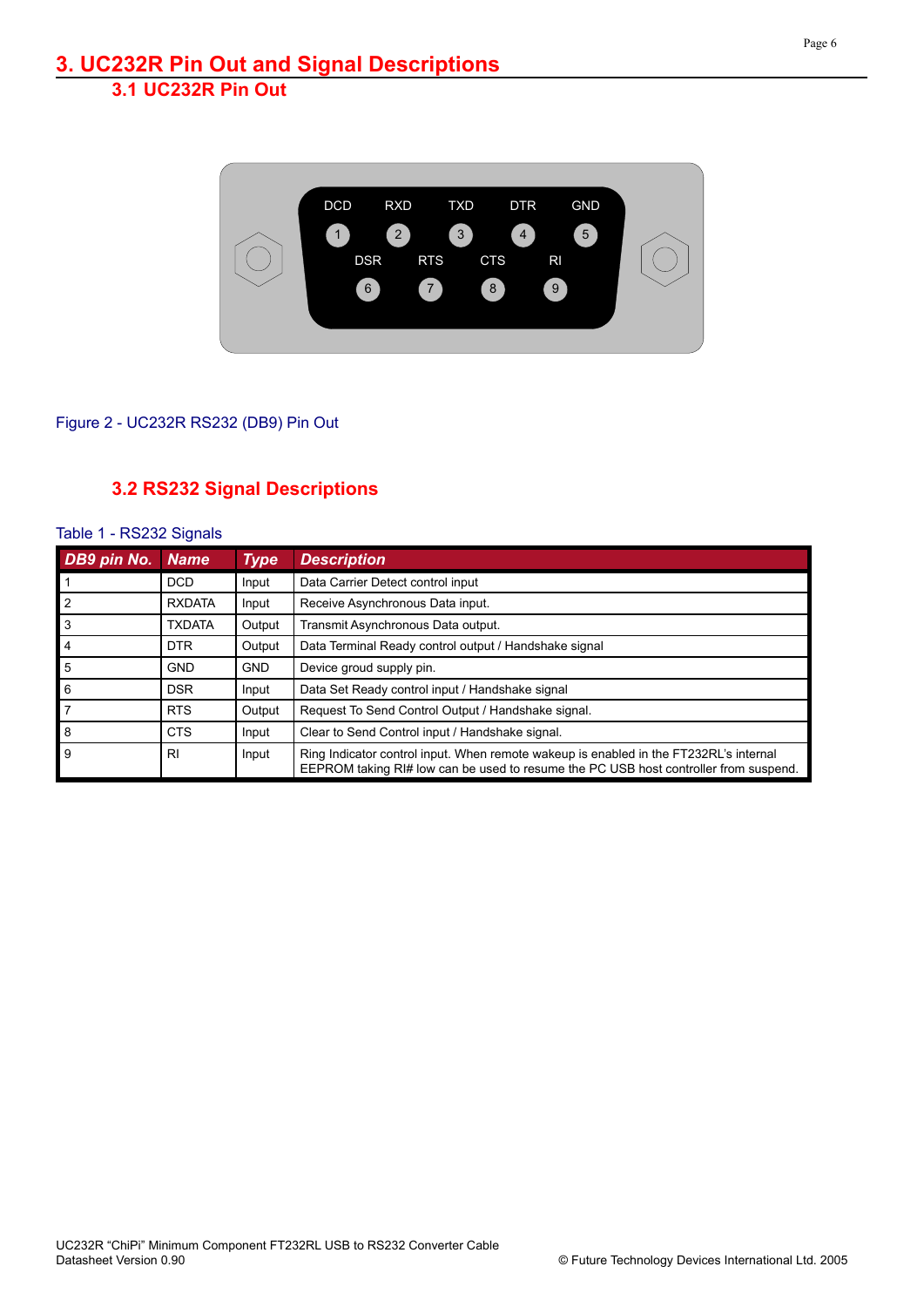

#### Figure 3 - UC232R "ChiPi" USB to RS232 Converter Dimensions

All dimensions are stated in millimeters, with inches in parenthesis.

The FT232RL used on the UC232R is supplied in a RoHS compliant 28 pinSSOP package. The package is lead ( Pb ) free and uses a 'green' compound. The date code format is **YYXX** where XX = 2 digit week number, YY = 2 digit year number.

The UC232R module uses exclusivly lead free components.

Both the I.C. device and the module are fully compliant with European Union directive 2002/95/EC.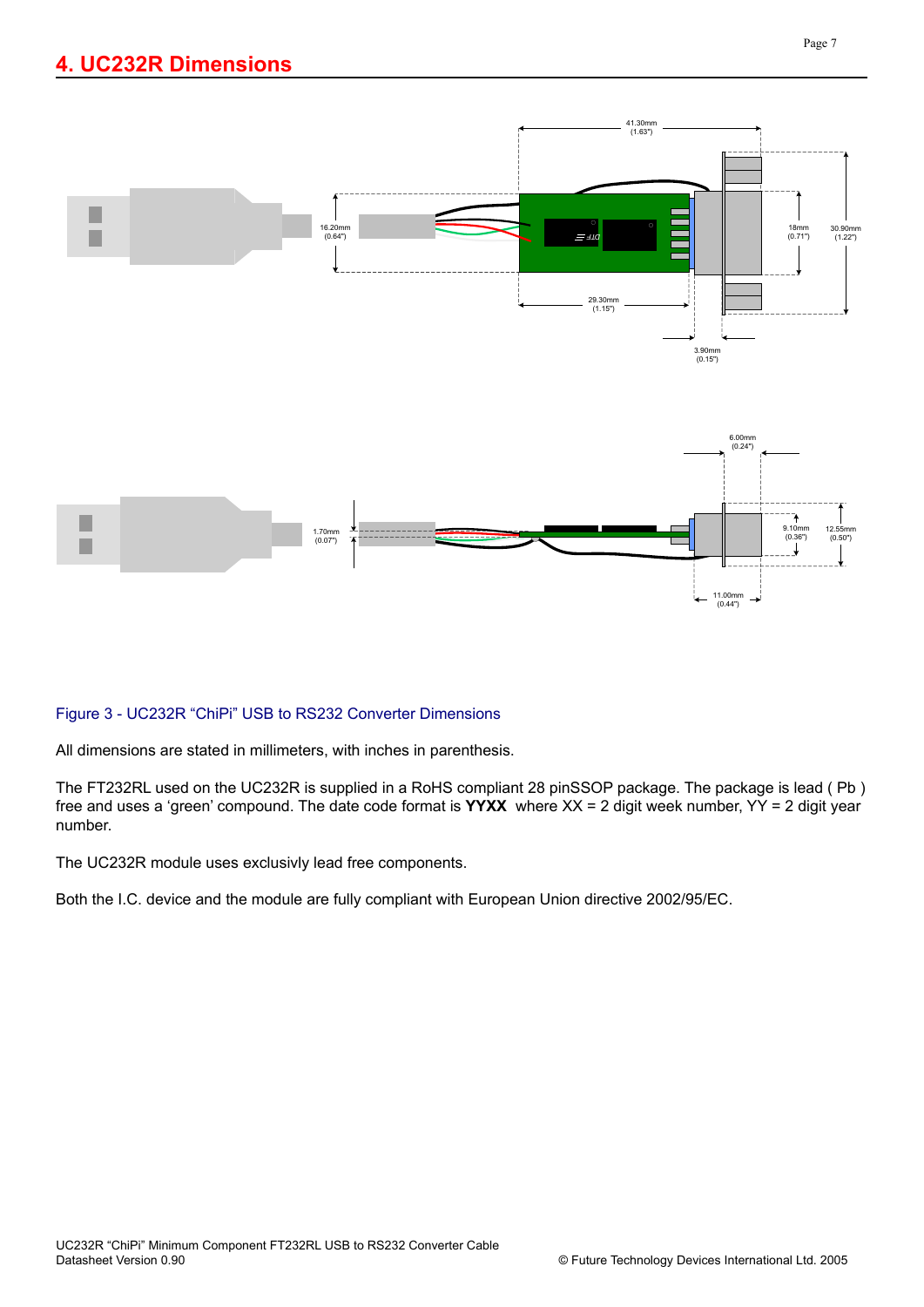Figure 4 shows the UC232R "ChiPi" circuit schematic. For the UC232R the FT232RL has been used in combination with a Zywyn ZT213LEEA to make a USB to RS232 converter. The Zywyn ZT213LEEA is used to make the TTL to RS232 level conversion and is capable of RS232 communication at up to 250 kilobaud baud.

Figure 4 - UC232R "ChiPi" USB to RS232 Converter Cable Circuit Schematic

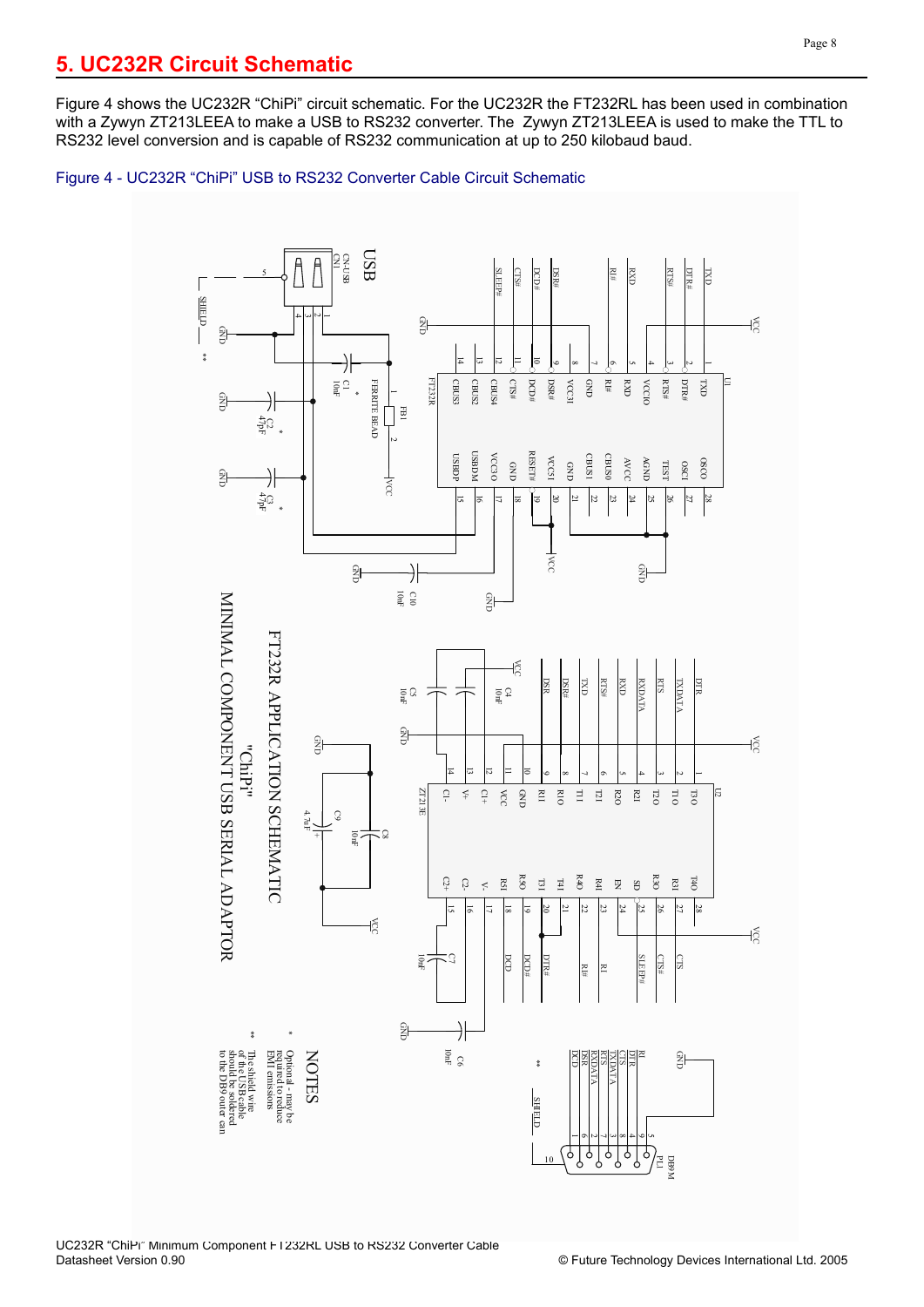Following a power-on reset or a USB reset the FT232R will scan its internal EEPROM and read the USB configuration descriptors stored there. The default values programmed into the internal EEPROM in the FT232RL used on the UC232R are shown in Table 2.

#### Table 2 - Default Internal EEPROM Configuration

| <b>Parameter</b>                  | <b>Value</b>         | <b>Notes</b>                                                                                                                                                          |
|-----------------------------------|----------------------|-----------------------------------------------------------------------------------------------------------------------------------------------------------------------|
| USB Vendor ID (VID)               | 0403h                | FTDI default VID (hex)                                                                                                                                                |
| USB Product ID (PID)              | 6001h                | FTDI default PID (hex)                                                                                                                                                |
| Serial Number Enabled?            | Yes                  |                                                                                                                                                                       |
| Serial Number                     | See Note             | A unique serial number is generated and programmed into the EEPROM<br>during final test of the UC232R module.                                                         |
| Pull Down I/O Pins in USB Suspend | Disabled             | Enabling this option will make the device pull down on the UART interface<br>lines when the power is shut off (PWREN# is high)                                        |
| <b>Manufacturer Name</b>          | <b>FTDI</b>          |                                                                                                                                                                       |
| Manufacturer ID                   | FT.                  |                                                                                                                                                                       |
| <b>Product Description</b>        | Chipi USB <-> Serial |                                                                                                                                                                       |
| Max Bus Power Current             | 100mA                |                                                                                                                                                                       |
| Power Source                      | <b>Bus Powered</b>   |                                                                                                                                                                       |
| Device Type                       | <b>FT232R</b>        |                                                                                                                                                                       |
| <b>USB Version</b>                | 0200                 | Returns USB 2.0 device descriptor to the host. Note: The device is be<br>a USB 2.0 Full Speed device (12Mb/s) as opposed to a USB 2.0 High<br>Speed device (480Mb/s). |
| Remote Wake up                    | Enabled              | Taking RI# low will wake up the USB host controller from suspend.                                                                                                     |
| High Current I/Os                 | <b>Disabled</b>      | Enables the high drive level on the UART and CBUS I/O pins                                                                                                            |
| Load VCP Driver                   | Enabled              | Makes the device load the VCP driver interface for the device.                                                                                                        |
| CBUS0                             | PWREN#               | Default configuration of CBUS0 - Power enable. Low after USB<br>enumeration, high during USB suspend.                                                                 |
| CBUS1                             | PWREN#               | Default configuration of CBUS1 - Power enable. Low after USB<br>enumeration, high during USB suspend.                                                                 |
| CBUS2                             | PWREN#               | Default configuration of CBUS2 - Power enable. Low after USB<br>enumeration, high during USB suspend.                                                                 |
| CBUS3                             | PWREN#               | Default configuration of CBUS3 - Power enable. Low after USB<br>enumeration, high during USB suspend.                                                                 |
| CBUS4                             | SLEEP#               | Default configuration of CBUS4 - Low during USB suspend. Used to<br>power down the UC232R's RS232 level converter IC.                                                 |
| <b>Invert TXD</b>                 | Disabled             | Signal on this pin becomes TXD# if enabled.                                                                                                                           |
| Invert RXD                        | Disabled             | Signal on this pin becomes RXD# if enabled.                                                                                                                           |
| Invert RTS#                       | Disabled             | Signal on this pin becomes RTS if enabled.                                                                                                                            |
| Invert CTS#                       | Disabled             | Signal on this pin becomes CTS if enabled.                                                                                                                            |
| Invert DTR#                       | Disabled             | Signal on this pin becomes DTR if enabled.                                                                                                                            |
| Invert DSR#                       | Disabled             | Signal on this pin becomes DSR if enabled.                                                                                                                            |
| Invert DCD#                       | Disabled             | Signal on this pin becomes DCD if enabled.                                                                                                                            |
| Invert RI#                        | Disabled             | Signal on this pin becomes RI if enabled.                                                                                                                             |

The internal EEPROM in the FT232R can be programmed over USB using the utility program MPROG. MPROG can be downloaded from the [FTDI website.](http://www.ftdichip.com) Version 2.8a or later is required for the FT232R chip. Users who do not have their own USB Vendor ID but who would like to use a unique Product ID in their design can apply to FTDI for a free block of unique PIDs. Contact [FTDI support](mailto:support1@ftdichip.com) for this service.